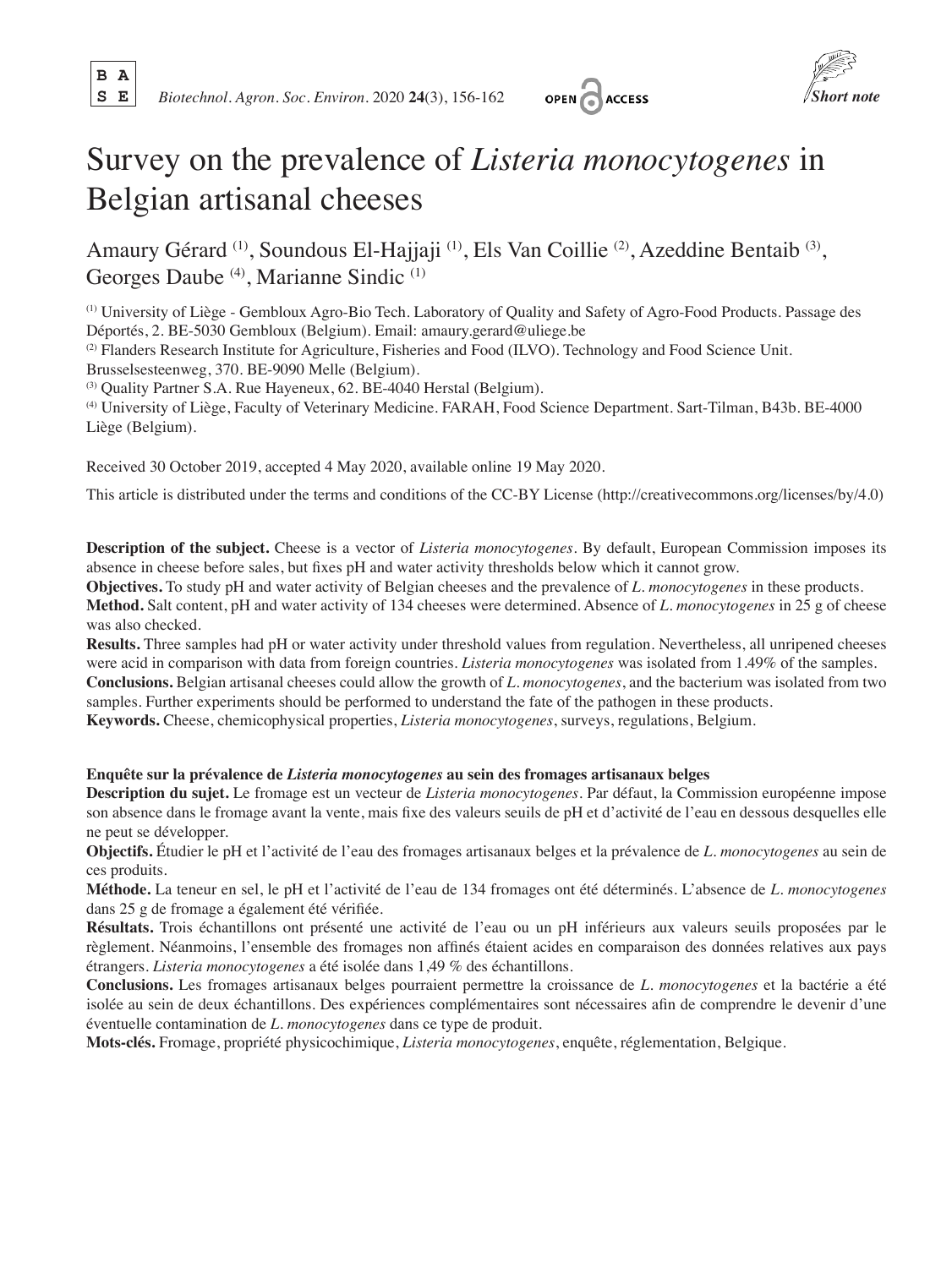## **1. INTRODUCTION**

Each Belgian eats 14.5 kg of cheese per year (Agriculture et Agroalimentaire Canada, 2018). Cheese can be the vector of *Listeria monocytogenes* Murray et al., which is responsible for listeriosis, a foodborne disease of which 2,549 cases were reported in Europe in 2018. The same year, the case fatality of listeriosis was 15.6%. This foodborne disease is thus dangerous, especially for people at risk, including neonates, pregnant women and old or immunocompromised people (European Food Safety Authority – European Centre for Disease Prevention and Control, 2019). Considering the risk for food safety, criteria regarding the presence of *L. monocytogenes* in ready-to-eat foods are strict, especially before sales by the producer (**Table 1**, European Commission, 2005). This bacterium is known to be able to survive or even to grow into a lot of cheeses, including *brie*, *camembert*, cottage cheese, *gorgonzola* and *saint-nectaire* (Gérard et al., 2018). Only a small part of cheeses available on the market can be considered as not allowing the growth of *L. monocytogenes* (category 1.3 from Regulation (E) No  $2073/2005$ , *i.e.* pH  $\leq 4.4$  or water activity  $[a_{\text{m}}] \leq 0.92$  or pH  $\leq 5.0$  and  $a_{\text{m}} \leq 0.94$ ), namely fresh cheeses with a sufficiently low pH and hard cheeses with  $a_w$  under 0.92. All other cheeses are considered as allowing the growth of the pathogen and belong thus to category 1.2. Consequently, producers must guarantee that *L. monocytogenes* remains undetected in cheese before it is put on the market (European Commission, 2005). Provided that *L. monocytogenes* is a ubiquitous bacterium, the latter criterion is not easy to fulfil. The result is an intense pressure on artisanal producers, for which a single presence of the pathogen in cheese can have harmful moral and financial consequences. It seems thus important to focus more on the issue of the presence of *L. monocytogenes* in Belgian artisanal cheeses. Belgian cheeses, including *herve* and *maquée*, remain unstudied. Given the lack of knowledge regarding these products, they cannot be classified with precision into

categories from Regulation (EC) No 2073/2005. A first step was to focus on the prevalence of *L. monocytogenes* in Belgian artisanal cheeses. Their pH and *a*<sub>w</sub> were also investigated and put in relation with threshold values from European Regulation.

## **2. METHOD**

## **2.1. Sampling**

Between January and December 2018, 134 cheeses were sampled in 65 Belgian farmhouses. Each of these farmhouses was visited between one and four times. Animal origin of milk, milk heat treatment, and type of cheese were considered (**Table 2**). Classification of cheeses was based on texture and ripening, considering unripened soft cheeses (USC), ripened soft cheeses (RSC) and ripened semi-hard/hard cheeses (SH/HC) (Codex Alimentarius, 2006). As presented in **Table 3**, the sampling was distributed on the whole year for each type of cheese. Cheeses selection was based on the results of a survey conducted on 130 Belgian artisanal producers (unpublished results). From the same survey, major cheese subtypes were identified. Those are used in **Table 2**. For USC, considered subtypes were:

- full-fat *maquée*, a fresh cheese obtained from whole milk after at least 24 h of lactic curdling and packaged in plastic punnet;
- low-fat *maquée*, a *maquée* produced from skimmed milk;
- other unripened cheeses including buttermilk cheese and fresh cheese.

Three main subtypes of RSC were distinguished, namely:

- smear-ripened soft cheeses, unpressed cheeses regularly washed during ripening, resulting in a typical red rind;
- mold-ripened soft cheeses, unpressed cheeses with a typical white rind composed of *Penicillium*

**Table 1.** Food safety criteria regarding the presence of *Listeria monocytogenes* in ready-to-eat food, simplified from Regulation (EC) No 2073/2005 — *Critères d'hygiène alimentaire relatifs à la presence de* Listeria monocytogenes *dans les denrées alimentaires prêtes à être consommées, simplifiés à partir du Règlement (CE) No 2073/2005*.

| <b>Food category</b>                                                                          | Limits                                     | Stage where the criterion applies                                                                   |  |  |
|-----------------------------------------------------------------------------------------------|--------------------------------------------|-----------------------------------------------------------------------------------------------------|--|--|
| 1.2 Ready-to-eat foods able to support the growth                                             | $100 \text{ c}$ fu $\cdot$ g <sup>-1</sup> | Products placed on the market during shelf-life                                                     |  |  |
| of Listeria monocytogenes                                                                     | Absence in $25 g$                          | Before the food has left the immediate control of<br>the food business operator who has produced it |  |  |
| 1.3 Ready-to-eat foods unable to support the<br>growth of Listeria monocytogenes <sup>a</sup> | $100 \text{ cfu·g}^{-1}$                   | Products placed on the market during shelf-life                                                     |  |  |

<sup>a:</sup> products with pH  $\leq$  4.4 or a<sub>w</sub>  $\leq$  0.92, or with pH  $\leq$  5.0 and a<sub>w</sub>  $\leq$  0.94 are automatically considered to belong to this category — *les produits avec un pH ≤ 4,4 ou une a<sub>w</sub> ≤ 0,92 ou avec un pH ≤ 5 et une a<sub>w</sub> ≤ 0,94 sont automatiquement considérés comme appartenant à cette catégorie.*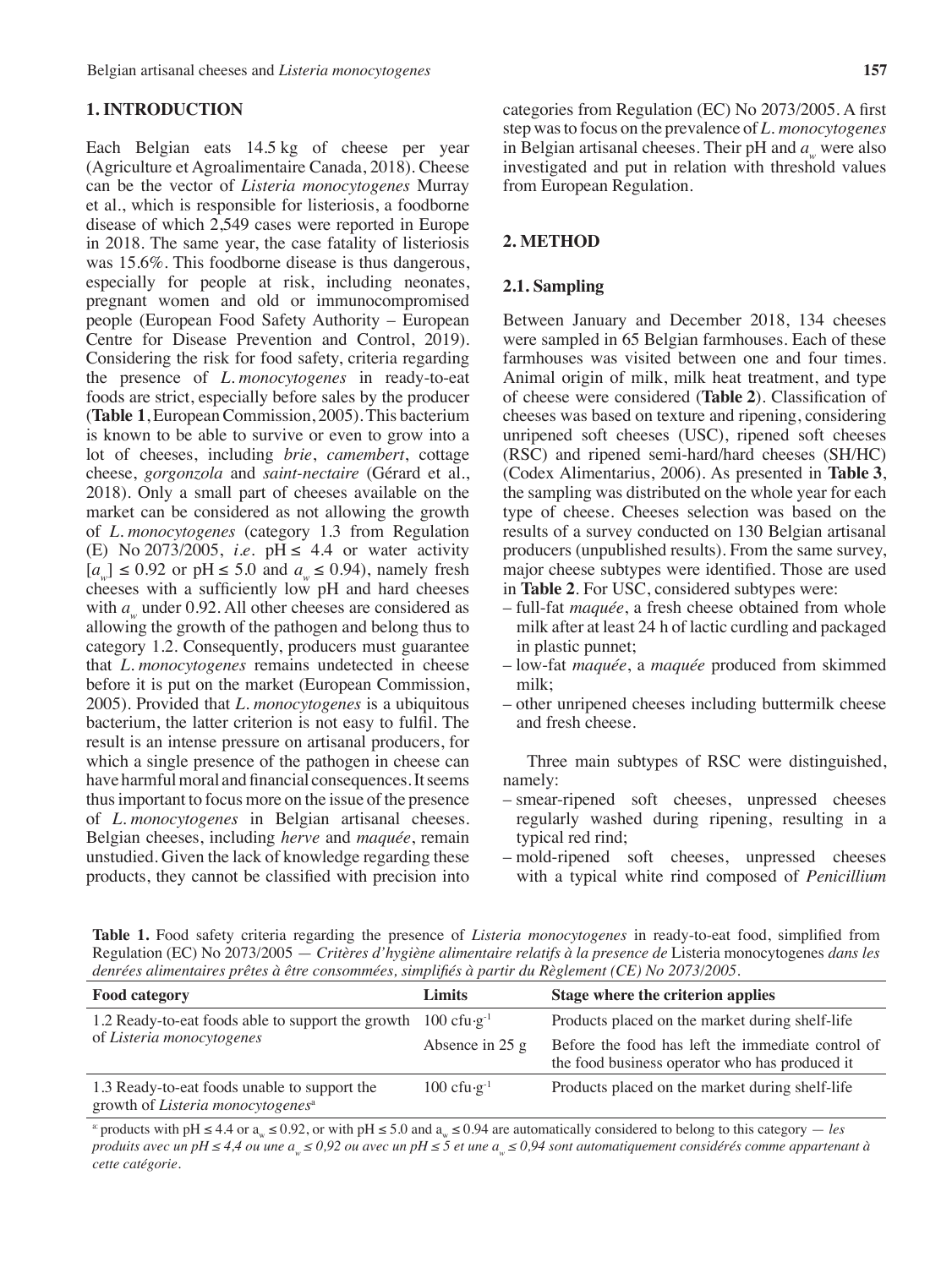| 1 J T J .            |                          |  |  |  |  |  |
|----------------------|--------------------------|--|--|--|--|--|
| Factor               | <b>Number of samples</b> |  |  |  |  |  |
| Type of milk         |                          |  |  |  |  |  |
| Bovine               | 105                      |  |  |  |  |  |
| Caprine              | 20                       |  |  |  |  |  |
| Ovine                | 9                        |  |  |  |  |  |
| Milk treatment       |                          |  |  |  |  |  |
| Raw                  | 103                      |  |  |  |  |  |
| Pasteurised          | 31                       |  |  |  |  |  |
| Type of cheese       |                          |  |  |  |  |  |
| <b>USC</b>           | 38                       |  |  |  |  |  |
| Full-fat maquée      | 16                       |  |  |  |  |  |
| Low-fat maquée       | 10                       |  |  |  |  |  |
| Others               | 12                       |  |  |  |  |  |
| <b>RSC</b>           | 40                       |  |  |  |  |  |
| Smear-ripened        | 16                       |  |  |  |  |  |
| Mold-ripened         | 23                       |  |  |  |  |  |
| Blue-veined          | 1                        |  |  |  |  |  |
| SH/HC                | 56                       |  |  |  |  |  |
| Gouda-type           | 21                       |  |  |  |  |  |
| Saint-paulin-type    | 23                       |  |  |  |  |  |
| Others               | 12                       |  |  |  |  |  |
| Province             |                          |  |  |  |  |  |
| Flanders             | 38                       |  |  |  |  |  |
| Antwerp              | 8                        |  |  |  |  |  |
| <b>East Flanders</b> | 13                       |  |  |  |  |  |
| Flemish Brabant      | $\overline{4}$           |  |  |  |  |  |
| Limburg              | 3                        |  |  |  |  |  |
| <b>West Flanders</b> | 10                       |  |  |  |  |  |
| Wallonia             | 96                       |  |  |  |  |  |
| Hainaut              | 30                       |  |  |  |  |  |
| Liège                | 19                       |  |  |  |  |  |
| Luxemburg            | 13                       |  |  |  |  |  |
| Namur                | 27                       |  |  |  |  |  |
| Walloon Brabant      | 7                        |  |  |  |  |  |

**Table 2.** Sampling plan — *Plan d'échantillonnage* (n = 134).

USC: unripened soft cheeses — *pâtes molles non affinées*; RSC: ripened soft cheeses — *pâtes molles affinées*; SH/HC: semihard/hard cheeses — *pâtes mi-dures/dures.*

*camemberti* Thom and/or *Geotrichum candidum* Link;

– blue-veined cheeses, presenting *Penicillium roqueforti* Thom in their core.

Considered subtypes of SH/HC were:

- *Gouda*-type cheeses, unpressed semi-hard cheeses surrounded by an artificial coating and ripened for several month;
- *Saint-paulin*-type cheeses, also known as *abbaye*, unpressed semi-hard cheeses with a natural rind or surrounded by an artificial coating and ripened for a shorter period (*i.e.* at least three weeks);
- other SH/HC comprising half-cooked and cooked pressed cheeses.

# **2.2.** *Listeria monocytogenes* **detection and enumeration**

To detect *L. monocytogenes*, a pre-enrichment step was performed by incubating 25 g of cheese in half-Fraser broth (Led Techno, Heusden-Zolder, Belgium) for 24 h at 24 °C, followed by isolation on RAPID'L.mono plates, after incubation at 37 °C for 24 h  $(\pm 2 h)$ . Suspect colonies were confirmed on Ottaviani and Agosti Agar Listeria (Bio-Rad, Hercules, USA). For enumeration, samples were diluted (1:10) in buffered peptone water (Led Techno, Heusden-Zolder, Belgium) and incubated at 20 °C for 1 h. Then,  $100 \mu l$  and 1 ml of this suspension were spread on RAPID'L.mono plates and incubated at 37 °C for 24 h  $(\pm 2 h)$ .

# **2.3. Chemicophysical analysis**

For all samples, pH was measured in the core using an InLab Surface Pro-ISM electrode (Mettler Toledo, Colombus, OH, USA) and *a* using an Aqualab 4TE water activity meter (Decagon Devices Inc., Pullman, WA, USA). For ripened cheeses, pH was also measured on the crust. Salt content was determined following ISO 5943:2006 method (International Organization for Standardization, 2006).

**Table 3.** Monthly distribution of the samplings by type of cheese — *Distribution par mois des prélèvements par type de fromage.*

| Type of cheese Jan. Feb. March April May June July Aug. Sep. Oct. Nov. Dec. Total      |          |                             |  |  |                    |  |      |
|----------------------------------------------------------------------------------------|----------|-----------------------------|--|--|--------------------|--|------|
| USC –                                                                                  |          | 1 8 11 0 4 0 5 1 2 2 3 1 38 |  |  |                    |  |      |
| RSC                                                                                    |          | 6 2 4 2 0 0 4 1 3 6 8 4     |  |  |                    |  | - 40 |
| SH/HC                                                                                  | $\sim$ 4 | $\sim$ 10                   |  |  | 3 2 0 2 5 9 10 4 5 |  | - 56 |
| المالية المستحدث والمستحدث والمستحدث والمستحدث والمستحدث والمستحدث والمستحدث والمستحدث |          |                             |  |  |                    |  |      |

USC, RSC, SH/HC: see **table 2** — *voir tableau 2*.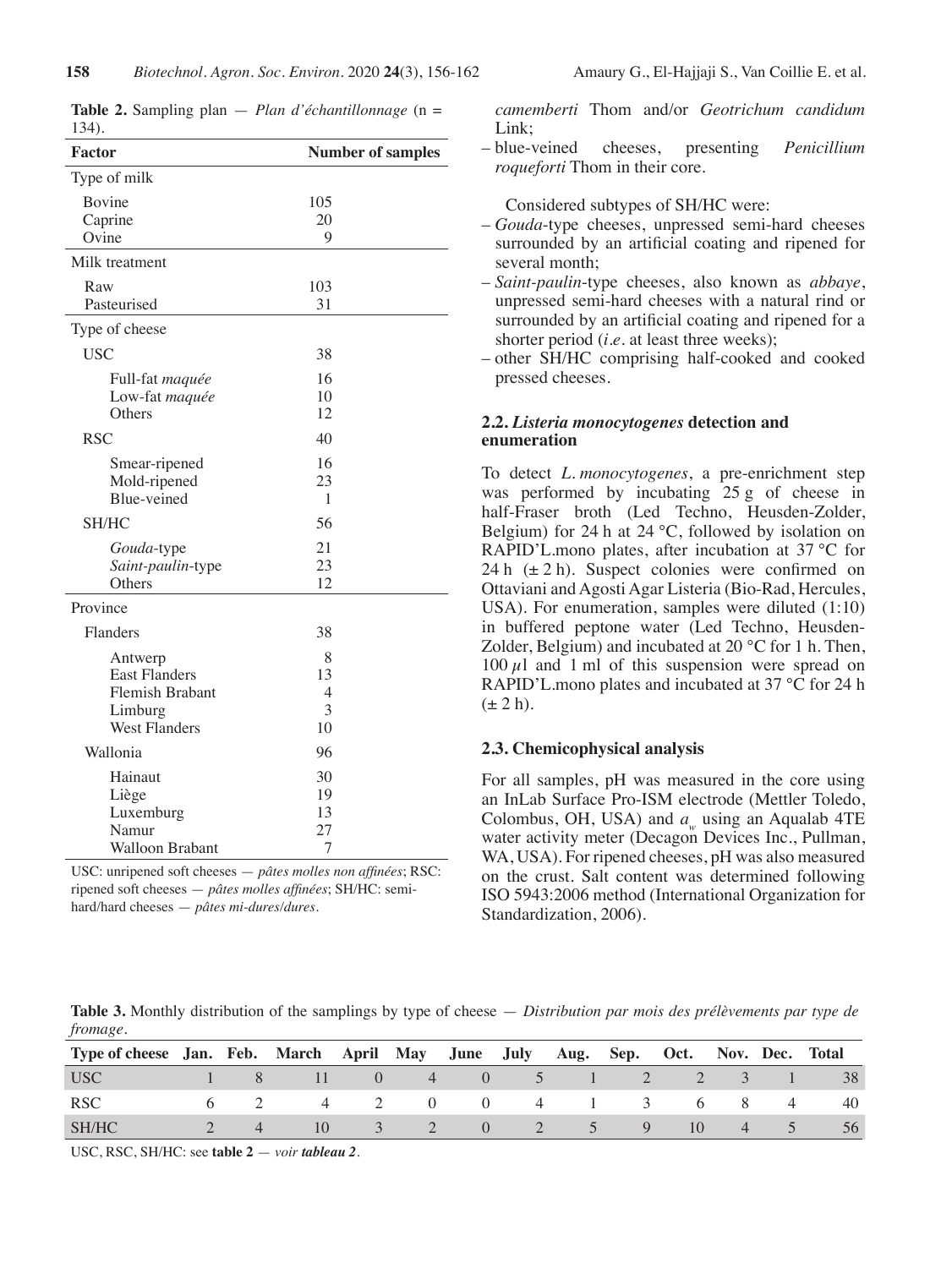## **3. RESULTS**

**Table 4** summarises the chemicophysical analyses performed on the 134 cheese samples. In cores, the pH range of USC was limited (4.2–4.9) while this was more variable for other categories (**Figure 1**). Significant differences  $(p < 0.001)$  were observed between USC and all ripened cheeses. On the surface, pH was always higher than in the core. Variability of *a*<sub>w</sub> was limited but the averages differed significantly between all categories  $(p < 0.001)$ . Salt content was comparable between RSC and SH/HC (*p* = 0.394), while that of USC was significantly lower  $(p < 0.001)$ . *Listeria monocytogenes* was isolated from two samples, resulting in a prevalence of 1.49%. Both samples were made from contaminated raw milk and were collected in two cheese factories. One of the contaminated samples was a SH/HC made from bovine milk ( $pH =$ 5.32,  $a_{\text{m}} = 0.98$ ), with contamination under 10 cfu.g<sup>-1</sup>. The second sample was a RSC made from ovine milk (pH = 7.57,  $a_w = 0.97$ ). Contamination level of the latter sample was 4.68  $\log_{10}$  cfu.g<sup>-1</sup>.

## **4. DISCUSSION**

USC had a lower pH than those commonly reported. Most USC studied in this paper were prepared by adding starters to milk and by maturing this mixture for at least one day, resulting in a pH between 4.4 and 5.0 (Goudédranche et al., 2001). A majority of available studies focused on Hispanic USC, generally having a pH > 5.0 (Torres-Vitela et al., 2012; Soto Beltran et al., 2015). To our knowledge, only one paper studied acidic USC and reported a prevalence of *L. monocytogenes* of 0.0% (Reda et al., 2016). It was also the case during the present study. In comparison, prevalence above 10.0% is commonly reported in Hispanic USC (Torres-Vitela et al., 2012; Soto Beltran et al., 2015). For other types of cheeses, pH and  $a_{\mu}$  were similar

**Table 4.** Chemicophysical characteristics of the collected cheeses (average ± standard deviation) — *Caractéristiques physicochimiques des fromages collectés (moyenne ± écart-type).*

| <b>Type of cheese</b> | No. of samples | pH core <sup>a</sup> | <b>pH</b> surface <sup>a</sup> | a <sup>b</sup>  | <b>Salt content</b> $(\%)^c$ |
|-----------------------|----------------|----------------------|--------------------------------|-----------------|------------------------------|
| <b>USC</b>            | 38             | $4.5 \pm 0.3$        |                                | $0.99 \pm 0.01$ | $0.4 \pm 0.4$                |
| <b>RSC</b>            | 40             | $5.6 \pm 0.1$        | $6.9 \pm 0.7$                  | $0.98 \pm 0.01$ | $1.8 \pm 0.7$                |
| SH/HC                 | 56             | $5.6 \pm 0.3$        | $6.8 \pm 0.7$                  | $0.96 \pm 0.02$ | $1.7 \pm 0.6$                |

<sup>a</sup>: electrode *— électrode*; <sup>b</sup>: chilled mirror dew point electrode *— électrode à miroir à point de rosée*; <sup>c</sup>: ISO 5943; USC, RSC, SH/HC: see **table 2** — *voir tableau 2*; /: pH was not measured on the surface of unripened soft cheese — *le pH n'a pas été mesuré à la surface des pâtes molles non affinées.*



**Figure** 1. Boxplots of pH in the core and *a<sub>w</sub>* values for unripened soft cheeses, ripened soft cheeses and semi-hard/hard cheeses — *Boîtes à moustaches des valeurs de pH (mesuré au centre) et des* a<sub>w</sub> pour les pâtes molles non affinées, les pâtes *molles affinées et les pâtes mi-dures/dures.*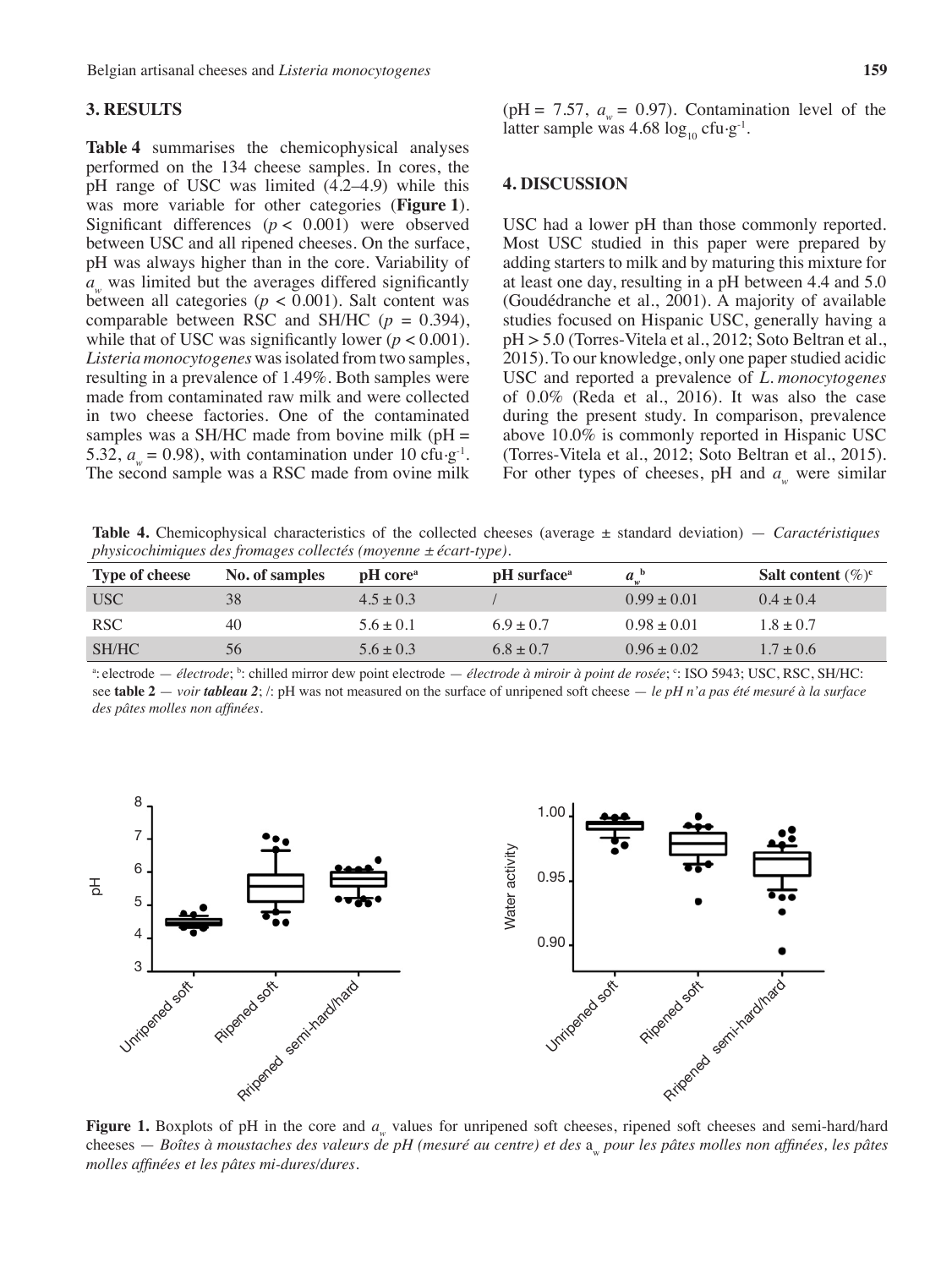to data found in the literature, excepting one SH/HC with an *a<sub>w</sub>* of 0.89 (Gérard et al., 2018). Such a low value has never been reported, although  $a_{\mu} \le 0.92$  has already been observed (Prencipe et al., 2010). Salt contents measured during this study  $\left( < 2\% \text{ of salt} \right)$ were comparable to values provided by Gobbetti et al. (2018) in their book on Italian cheeses. Ibarra-Sanchez et al. (2018) found comparable salt contents for *chihuahua*, *manchego*, *adobera* and *queso fresco* but *sao jorge* and *cotija* were more salted (> 4.0% of salt) (Kongo et al., 2006). *In vitro*, *L. monocytogenes* is able to grow at salt concentrations such as 10% (Ferreira et al., 2014). Furthermore, it has already been observed that *L. monocytogenes* was able to survive for several months in cheese brines with more than 20% of salt (Larson et al., 1999; Brown et al., 2018). Consequently, salt content of Belgian artisanal cheeses, as well as pH and *a<sub>w</sub>*, cannot be considered as barriers to prevent the growth of *L. monocytogenes*.

The prevalence of *L. monocytogenes* observed during this study (1.49% of 134 samples) is higher than data reported by some papers on *asiago* (0.2% of 449), *chihuahua* (0.0% of 60) or *sao jorge* (0.0% of 66). However, the latter studies only analyzed SH/HC (Alcazar et al., 2006; Kongo et al., 2006; Prencipe et al., 2010). The prevalence of *L. monocytogenes* observed for Belgian artisanal cheeses in this survey was also higher than figure reported by European Food Safety Authority – European Centre for Disease Prevention and Control for European cheeses in 2018, *i.e.* 0.3% (European Food Safety Authority – European Centre for Disease Prevention and Control, 2019). More than 30,000 samples were considered by the latter report. In comparison, more than 200 times less samples were studied in this paper, which could explain the higher prevalence. Indeed, in case of reduced sampling size, a single contaminated cheese has an increased impact on the percentage. In 2018, 247 artisanal cheese producers were listed in Belgium. By collecting samples in 65 factories, around one out of four cheese producers was concerned by the study. It could have been interesting to focus more on the production volume of each cheese subtype in order to properly take this factor into account when designing the sampling plan. Nevertheless, it seems important to focus on all types of cheeses found on the Belgian market, provided that they are susceptible to be contaminated by *L. monocytogenes* and eaten by consumers.

In the present survey, both contaminated samples were made from raw milk. However, a meta-analysis based on recent EFSA reports showed no significant differences in the occurrence of *L. monocytogenes* between cheeses produced from raw or pasteurized milk (Martinez-Rios & Dalgaard, 2018). The contaminated SH/HC sample was a *saint-paulin*-type uncooked pressed cheese produced by a farmer in a shared

processing workshop. Enumerated *L. monocytogenes* levels were under 10 cfu $\cdot$ g<sup>-1</sup>. The pathogen was not isolated from other cheeses produced in the same workshop. A hypothesis could be that the bacterium was already present in raw milk or that it was transmitted to cheese during post-processing steps. Indeed, re-contamination during post-processing handlings or during ripening is a frequent transmission route (Schvartzman et al., 2011; Ibarra-Sanchez et al., 2017). Levels under the enumeration limit of method ISO 11290-2 (*i.e.*  $\lt$  10 cfu·g<sup>-1</sup>) have already been reported during prevalence studies on SH/HC (Gérard et al., 2018). During random controls performed in 2017- 2018 by the Federal Agency for the Safety of the Food Chain, all identified contaminated SH/HC presented *L. monocytogenes* levels under 10 cfu.g-1 (unpublished results). Such a contamination at the beginning of the storage of a SH/HC sample should not necessary be considered as a threat for food safety. Indeed, if the production process of some SH/HC, including *cantal*, is known to allow the growth of *L. monocytogenes*, the extended ripening period has an inhibiting effect on *L. monocytogenes* (Chatelard-Chauvin et al., 2015). During refrigerated storage, no growth was observed anymore in *chihuahua*, *edam*, *gouda* and *manchego* (Gérard et al., 2018). Nevertheless, as each cheese has its proper characteristics, further investigations should be performed to know the fate of *L. monocytogenes* in this sample, for instance using challenge-tests.

The second contaminated sample identified during this study was a mold-ripened soft cheese made from raw ovine milk. In this case, the artisanal producer bought milk from a dairy farmer and transformed it in its own workshop. Observed *L. monocytogenes* level was 4.68  $\log_{10}$  cfu $\cdot$ g<sup>-1</sup>. Such a high contamination is worrying regarding food safety but is not unprecedented for RSC (Thisted Lambertz et al., 2012; Bernini et al., 2013; Rakhmawati et al., 2013). For instance, levels of 4  $\log_{10}$  cfu.g<sup>-1</sup> were identified in a RSC involved in a Canadian listeriosis outbreak, while levels up to 6  $\log_{10}$  cfu $\cdot$ g<sup>-1</sup> have been observed during an outbreak associated with Camembert in Norway (Johnsen et al., 2010; Gaulin et al., 2012). RSC are generally considered as the most risky cheeses regarding *L. monocytogenes*, due to their highly favorable  $a_{\mu}$  and pH, especially on their rind. For instance, pH higher than 7 has been reported on the surface of *brie* and *camembert* (Gérard et al., 2018). A contamination of cheese surface generally results from a transfer of *L. monocytogenes* during post-processing steps. Nevertheless, during this study, the contamination was identified in cheese core, meaning that this hypothesis was not the most suitable. Further investigations showed that the ovine milk used to produce this cheese contained  $3.48 \log_{10}$  cfu $\cdot$ ml<sup>-1</sup> of *L. monocytogenes*. Milk was analyzed again one week later and was not contaminated anymore.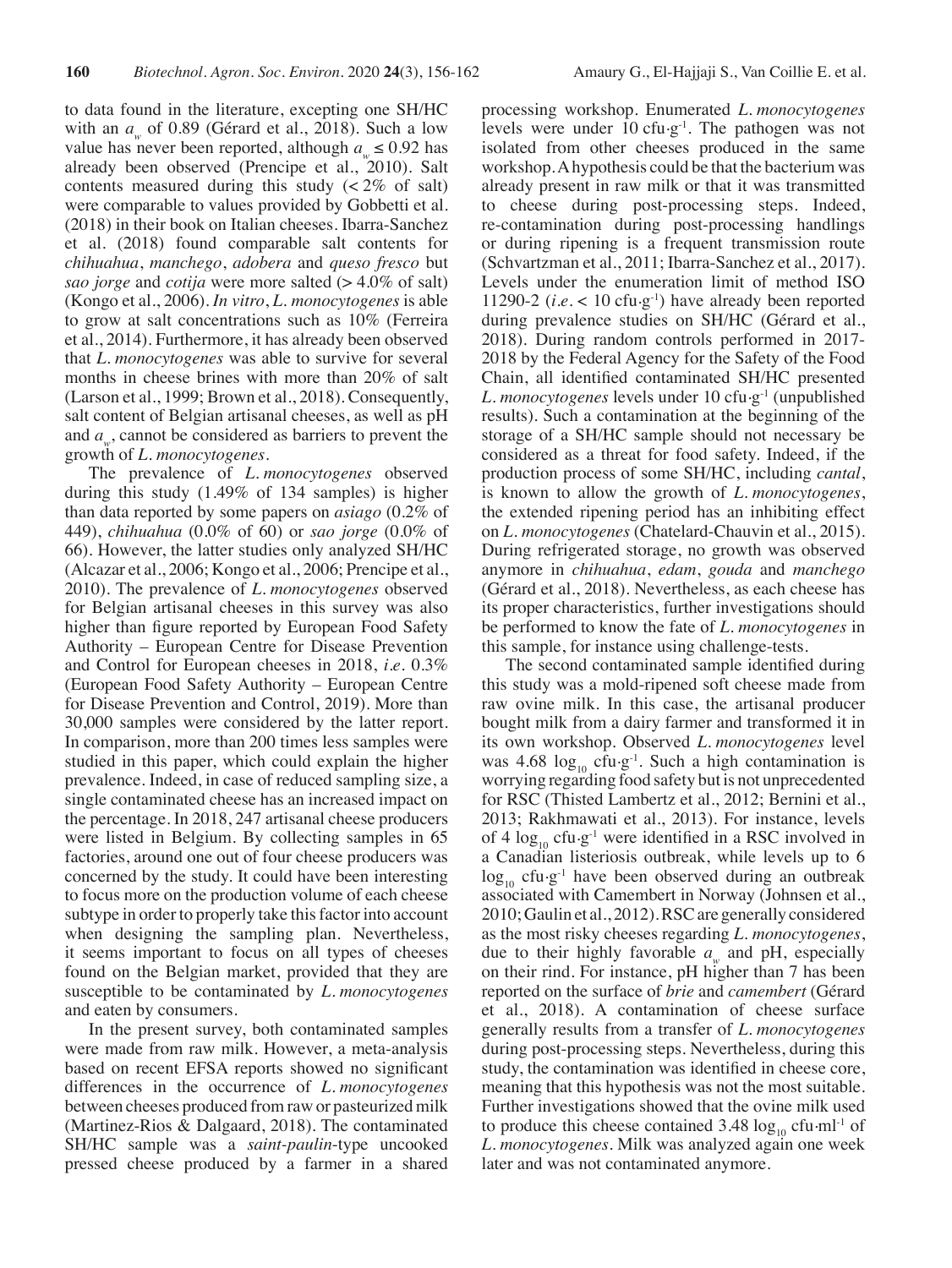## **5. CONCLUSIONS**

Given that most Belgian artisanal cheeses have pH > 4.4 and/or  $a > 0.92$ , they should be considered as allowing *L. monocytogenes* to grow, following Regulation (EC) No 2073/2005. Nevertheless, it is known that other factors can inhibit its growth in cheese, including concentration of organic acids and endogenous microflora, with some species producing antimicrobial compounds like bacteriocins. Each cheese has its own chemicophysical and microbiological characteristics. In order to avoid the intense pressure on Belgian cheese producers in case of detection of *L. monocytogenes*, further studies should be implemented, including challenge-tests. The goal of such an experiment is to know the fate of *L. monocytogenes* in artificially contaminated cheese samples. The initial contamination should be  $100 \text{ cfu} \cdot g^{-1}$ . Samples are stored in the fridge until the end of shelf-life. The pathogen is then enumerated and a growth potential can be calculated by comparing levels at the end of shelf-life and at the beginning of the storage. If the growth potential is lower than or equal to 0.5  $\log_{10}$  cfu·g<sup>-1</sup>, cheese is considered as not suitable for the growth of *L. monocytogenes* (category 1.3 from Regulation (EC) No 2073/2005). Levels up to 100 cfu·g<sup>-1</sup> are then tolerated before cheese is put in the market, decreasing pressure on artisanal producers. However, despite this tolerance, good hygiene practices and Hazard Analysis and Critical Control Points still have to be applied in order to minimize the presence of *L. monocytogenes* in cheeses and workshops.

## **Bibliography**

- Agriculture et Agroalimentaire Canada, 2018. *Analyse sectorielle – tendances dans le secteur des fromages en Europe de l'Ouest*, http://www.agr.gc.ca/fra/industriemarches-et-commerce/renseignements-sur-les-marchesinternationaux-de-lagroalimentaire/rapports/analysesectorielle-tendances-dans-le-secteur-des-fromages-eneurope-de-l-ouest/?id=1535392086106, (21/08/19).
- Alcazar M.C.D. et al., 2006. Detection of *Salmonella* spp. and *Listeria monocytogenes* in fresh and semi-cured cheeses that are sold on the street markets in Mexico City. *Vet. Mexico*, **37**, 417-429.
- Bernini V. et al., 2013. The presence, genetic diversity and behaviour of *Listeria monocytogenes* in blue-veined cheese rinds during the shelf-life. *Food Control*, **57**, 15- 19, doi.org/10.1016/j.foodcont.2013.04.015
- Brown S.R.B. et al., 2018. Acidification of model cheese brines to control *Listeria monocytogenes*. *J. Food Prot*., **81**, 79-83, doi.org/10.4315/0362-028X.JFP-17-325
- Chatelard-Chauvin C. et al., 2015. Behaviour of *Listeria monocytogenes* in raw milk Cantal type cheeses during cheese making, ripening and storage in different

packaging conditions. *Food Control*, **54**, 53-65, doi. org/10.1016/j.foodcont.2015.01.007

- Codex Alimentarius, 2006. *CODEX STAN A-6-1978 Codex General Standard for cheese*, http://www. fao.org/fao-who-codexalimentarius/sh-proxy/ en/?lnk=1&url=https%253A%252F%252Fworkspace. fao.org%252Fsites%252Fcodex%252FStandards%252 FCODEX%2BSTAN%2B283-1978%252FCXS\_283e. pdf, (17/05/19).
- European Commission, 2005. Commission Regulation No 2073/2005 of 15th November 2005 on microbiological criteria for foodstuffs. *Off. J. Eur. Union*, **L33**, 1-26.
- European Food Safety Authority European Centre for Disease Prevention and Control, 2019. The European union summary report on trends and sources of zoonoses, zoonotic agents and food-borne outbreaks in 2017. *EFSA J*., **17**, 5926, doi.org/10.2903/j.efsa.2018.5500
- Ferreira V. et al., 2014. *Listeria monocytogenes* persistence in food-associated environments: epidemiology, strain characteristics, and implications for public health. *J. Food Prot*., **77**, 150-170, doi.org/10.4315/0362-028X. JFP-13-150
- Gaulin C. et al., 2012. Widespread listeriosis outbreak attributable to pasteurized cheese, which led to extensive cross-contamination affecting cheese retailers, Quebec, Canada, 2008. *J. Food Prot*., **75**, 71-78, doi. org/10.4315/0362-028X.JFP-11-236
- Gérard A. et al., 2018. Prevalence and survival of *Listeria monocytogenes* in various types of cheese - a review. *Int. J. Dairy Technol*., **71**, 825-843, doi.org/10.1111/1471- 0307.12552
- Gobbetti M. et al., 2018. *The cheese of Italy: science and technology*. New York, NY, USA: Springer.
- Goudédranche H. et al., 2001. Procédés de transformation fromagère (partie 1). *Techn. Ing*., F6305.
- Ibarra-Sanchez L.A. et al., 2017. Invited review: hispanicstyle cheeses and their association with *Listeria monocytogenes*. *J. Dairy Sci*., **100**, 1-12, doi.org/10.3168/ jds.2016-12116
- International Organization for Standardization, 2006. *ISO 5943:2006 cheese and processed cheese products – determination of chloride content – potentiometric titration method*. Geneva, Switzerland: ISO.
- Johnsen B.O. et al., 2010. A large outbreak of *Listeria monocytogenes* infection with short incubation period in a tertiary care hospital. *J. Infect*., **61**, 465-470, doi. org/10.1016/j.jinf.2010.08.007
- Kongo J.M. et al., 2006. Detection and characterization of *Listeria monocytogenes* in Sao Jorge (Portugal) cheese production. *J. Dairy Sci*., **89**, 4456-4461, doi. org/10.3168/jds.S0022-0302(06)72494-8
- Larson A.E. et al., 1999. Survival of *Listeria monocytogenes* in commercial cheese brines. *J. Dairy Sci.*, **82**, 1860- 1868, doi.org/10.3168/jds.S0022-0302(99)75419-6
- Martinez-Rios V. & Dalgaard P., 2018. Prevalence of *Listeria monocytogenes* in European cheeses: a